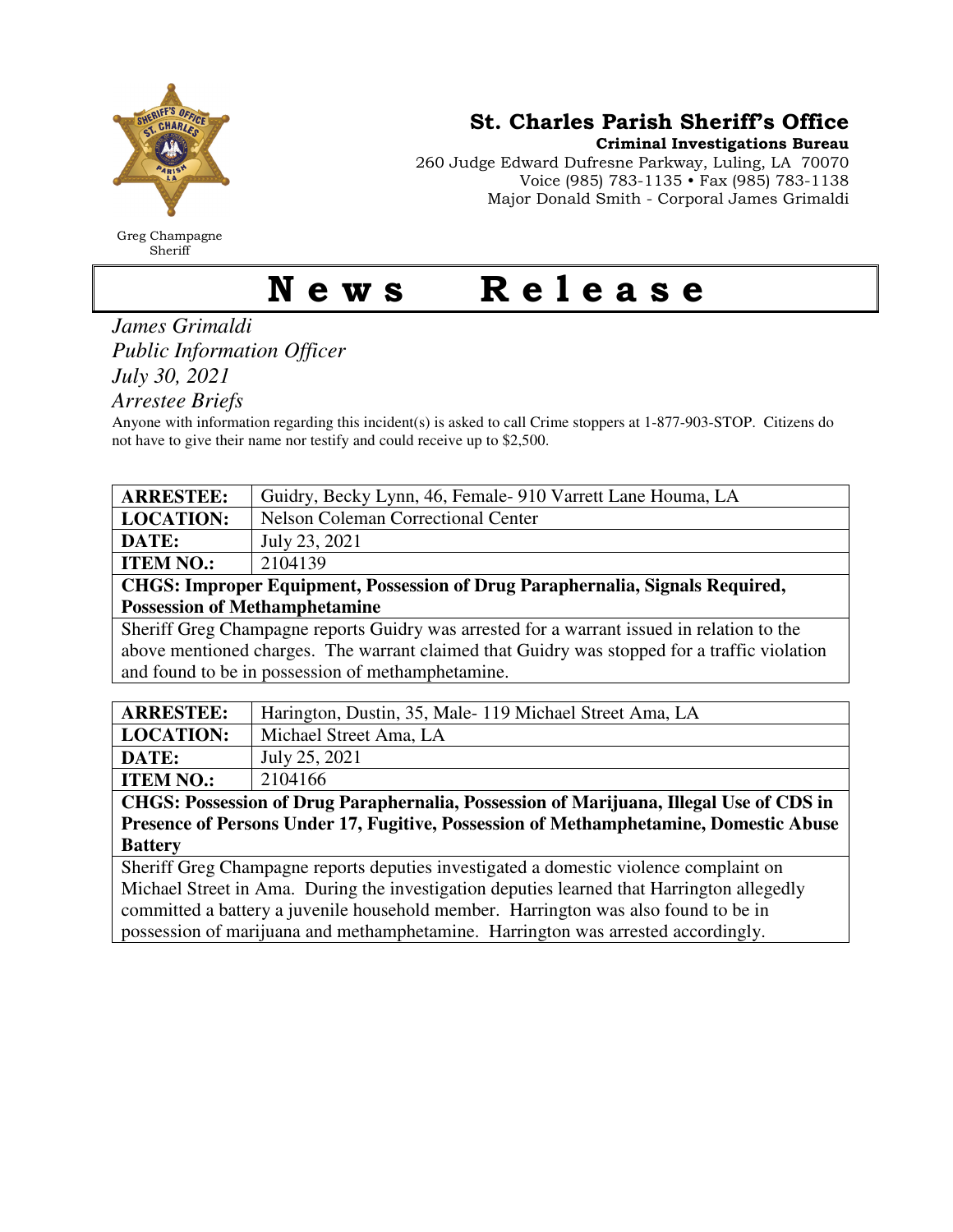| <b>ARRESTEE:</b>         | Marshall, Lamar Anthony, 30, Male- 639 Killona Drive Killona, LA |
|--------------------------|------------------------------------------------------------------|
| <b>LOCATION:</b>         | Schoolhouse Road in Killona, LA                                  |
| DATE:                    | July 22, 2021                                                    |
| <b>ITEM NO.:</b>         | 2104130                                                          |
| $\alpha$<br>$\mathbf{v}$ |                                                                  |

**CHGS: Illegal Carrying of Weapon in Presence of CDS, Possession with Intent to Distribute Marijuana, Suspended DL, Possession of Drug Paraphernalia, Turning Movements Requiring Signals, Careless Operation, Fugitive (3 counts), 29th J.D.C. Attachment, Possession of Steroids, Illegal Possession of Stolen Firearm, Transactions Involving Proceeds from CDS Activity** 

Sheriff Greg Champagne reports Marshall was stopped for a traffic violation. During the stop, Marshall was found to be in possession of handguns, a large sum of money, marijuana, drug paraphernalia, and steroids. Detectives then conducted a search warrant at Marshall's residence where an additional firearm was located and a large amount of marijuana.

| <b>ARRESTEE:</b>                                                                          | Menefee, Ashton, 21, Male-19081 Palmer Creek Drive Saucier, MS                     |  |
|-------------------------------------------------------------------------------------------|------------------------------------------------------------------------------------|--|
| <b>LOCATION:</b>                                                                          | Highway 90 in Boutte, LA                                                           |  |
| DATE:                                                                                     | July 29, 2021                                                                      |  |
| <b>ITEM NO.:</b>                                                                          | 2104251                                                                            |  |
| CHGS: 29th J.D.C. Attachment, Possession of Suboxone, Possession of Schedule III          |                                                                                    |  |
|                                                                                           |                                                                                    |  |
| <b>ARRESTEE:</b>                                                                          | Wardlow, Ashlee, 19, Female- 11528 Allen Road Biloxi, MS                           |  |
| <b>LOCATION:</b>                                                                          | Highway 90 in Boutte, LA                                                           |  |
| DATE:                                                                                     | July 29, 2021                                                                      |  |
| <b>ITEM NO.:</b>                                                                          | 2104251                                                                            |  |
|                                                                                           | CHGS: Proper Equipment on Vehicle, Possession of Drug Paraphernalia, Possession of |  |
| <b>Schedule III</b>                                                                       |                                                                                    |  |
| Sheriff Greg Champagne reports a vehicle operated by Wardlow and occupied by Menefee was  |                                                                                    |  |
| stopped for a traffic violation. During the stop, Suboxone and Buprenophine Hydrochloride |                                                                                    |  |
| pills were located inside of the vehicle. Both subjects were arrested accordingly.        |                                                                                    |  |
|                                                                                           |                                                                                    |  |
| <b>ARRESTEE:</b>                                                                          | Mejia-Vallejos, Danilo Ivan, 24, Male-102 Dianne Drive St. Rose, LA                |  |
| <b>LOCATION:</b>                                                                          | River Road in St. Rose, LA                                                         |  |

**DATE:** July 29, 2021 **ITEM NO.:** | 2104257

**CHGS: Possession with Intent to Distribute Marijuana, No Insurance, Suspended License, Headlamps Required, Possession of Drug Paraphernalia, No Registration, Fugitive (3 counts), 29th J.D.C. Attachment** 

Sheriff Greg Champagne reports Mejia-Vallejos was stopped for a traffic violation. During the stop, deputies located marijuana. Mejia-Vallejos was arrested accordingly.